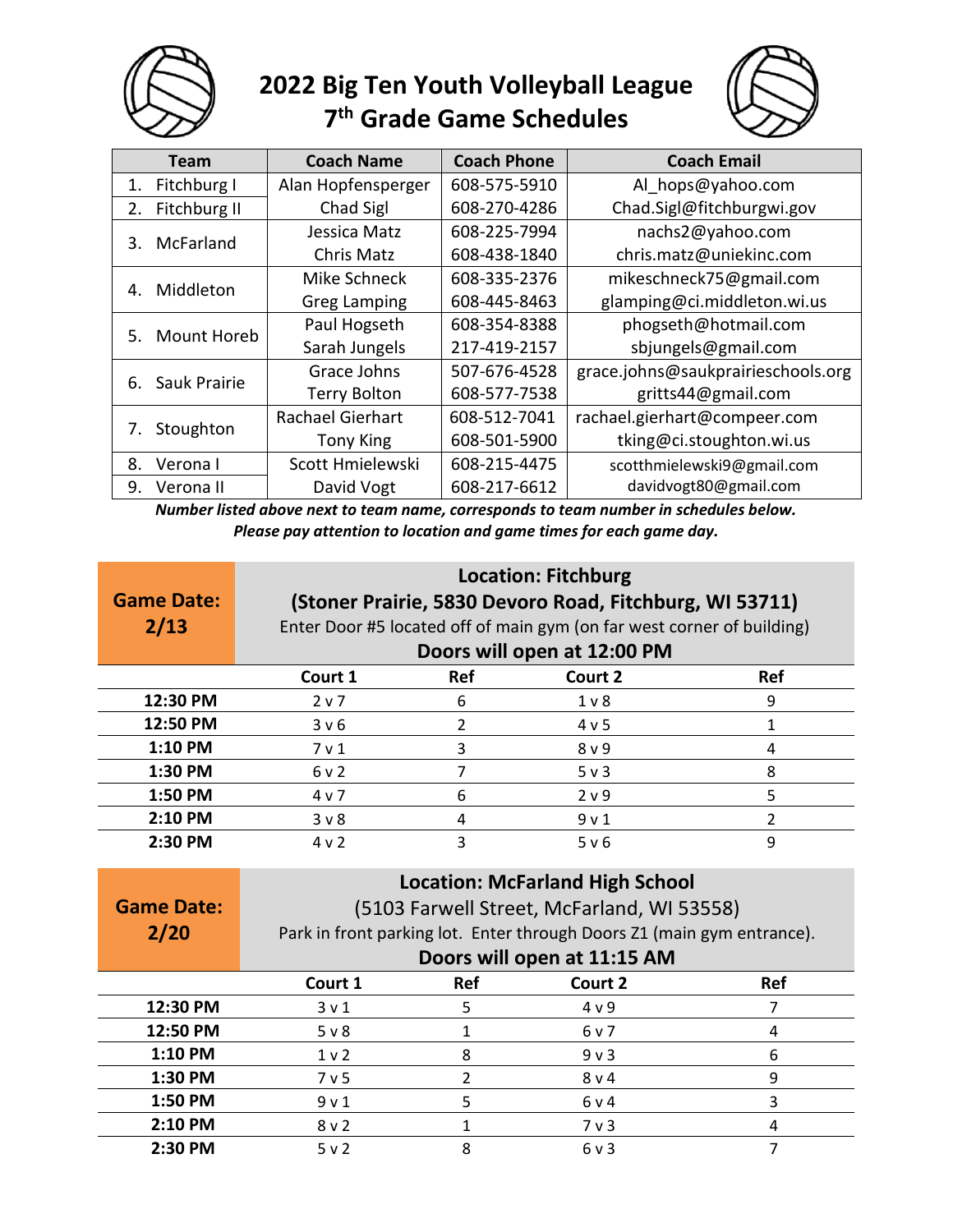| <b>Game Date:</b> | <b>Location: Verona</b>                                       |               |                  |            |
|-------------------|---------------------------------------------------------------|---------------|------------------|------------|
| 2/27              | (Sugar Creek Elementary, 740 North Main St, Verona, WI 53593) |               |                  |            |
|                   | Enter through front main entrance                             |               |                  |            |
|                   | Doors will open at 12:00 PM                                   |               |                  |            |
|                   | Court 1                                                       | <b>Ref</b>    | Court 2          | <b>Ref</b> |
| 12:30 PM          | 8 <sub>v</sub> 6                                              |               | 9 v 5            | 2          |
| 12:50 PM          | 1 v 4                                                         | 6             | 2 <sub>v</sub> 3 | 5          |
| 1:10 PM           | 6 v 9                                                         | 4             | $7v$ 8           | 3          |
| 1:30 PM           | 4 v 2                                                         | 9             | 5 v 1            | 8          |
| 1:50 PM           | 3 v 4                                                         | $\mathcal{P}$ | 9 v 7            |            |
| 2:10 PM           | 2 v 5                                                         | 3             | 1 v 6            |            |
| 2:30 PM           | 3 v 7                                                         | 5             | 8 <sub>v</sub> 9 | 6          |

| <b>Game Date:</b><br>3/6 | <b>Location: Sauk Prairie Community Center</b><br>(730 Monroe St, Sauk City, WI 53583)<br>Doors will open at 11:45 AM |     |                |     |
|--------------------------|-----------------------------------------------------------------------------------------------------------------------|-----|----------------|-----|
|                          | Court 1                                                                                                               | Ref | Court 2        | Ref |
| 12:30 PM                 | 1 <sub>v</sub>                                                                                                        | 3   | 2 v 7          | 5   |
| 12:50 PM                 | 3 <sub>v</sub> 9                                                                                                      | 8   | 4 v 5          |     |
| 1:10 PM                  | 7 <sub>v</sub> 1                                                                                                      | 9   | 6v2            | 4   |
| 1:30 PM                  | $5v$ 3                                                                                                                |     | 8 v 4          | 2   |
| 1:50 PM                  | 6 v 9                                                                                                                 | 5   | 4 v 7          | 8   |
| 2:10 PM                  | 2 <sub>v</sub> 9                                                                                                      | 3   | 5 v 6          |     |
| 2:30 PM                  | 3 <sub>v</sub>                                                                                                        | 9   | 1 <sub>v</sub> | 6   |

| <b>Game Date:</b> | <b>Location: Stoughton</b>                    |     |                  |            |  |
|-------------------|-----------------------------------------------|-----|------------------|------------|--|
| 3/13              | (505 Devonshire Rd, Stoughton, WI 53589)      |     |                  |            |  |
|                   | *Enter doors by pool                          |     |                  |            |  |
|                   | Doors will open at 12:45 PM                   |     |                  |            |  |
|                   | Court 1                                       | Ref | Court 2          | <b>Ref</b> |  |
| 1:30 PM           | $5v$ 8                                        |     | 6 v 7            | 2          |  |
| 1:50 PM           | 3 <sub>v</sub> 1                              | 5   | 4 v 9            | 6          |  |
| 2:10 PM           | 5 v 7                                         | 3   | 2 <sub>v</sub>   | 9          |  |
| 2:30 PM           | 4 v 6                                         | 7   | 1 <sub>v</sub>   | 8          |  |
| 2:50 PM           | $7v$ 8                                        | 4   | 5 v 9            |            |  |
| 3:10 PM           | 3 v 4                                         | 7   | 1 <sub>v</sub> 6 | 5          |  |
| 3:30 PM           | 7 <sub>v</sub> 9                              | 4   | 2 <sub>v</sub>   | 6          |  |
| 3:50 PM           | 9<br>$\mathcal{P}$<br>6 v 8<br>1 <sub>v</sub> |     |                  |            |  |